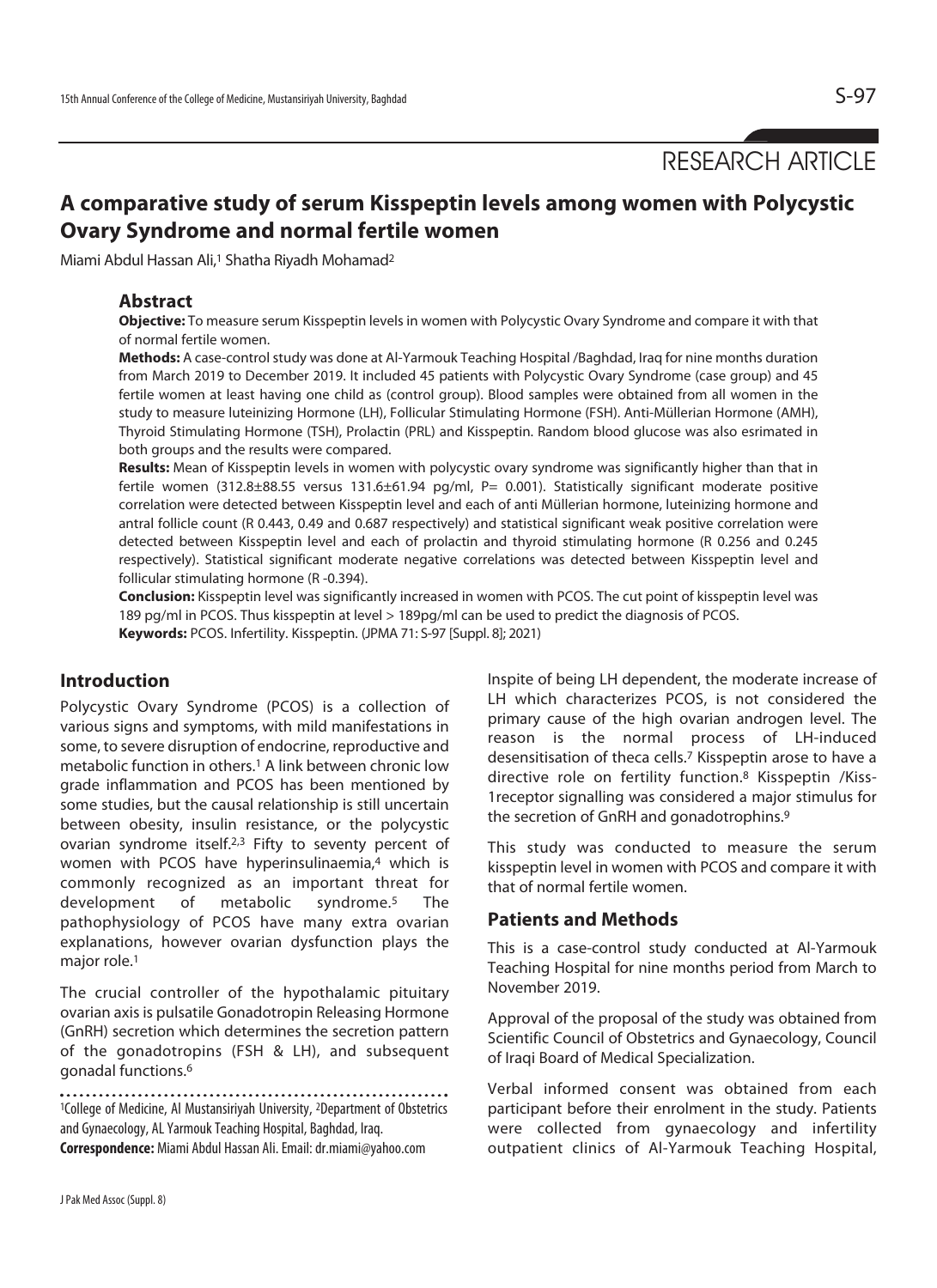S-98 15th Annual Conference of the College of Medicine, Mustansiriyah University, Baghdad

Baghdad. Women with complaints of primary or secondary infertility and with diagnosis of PCOS were included in the study.

The inclusion criteria comprised of age between 18 to 40 years. Case group had primary or secondary infertility diagnosed as PCOS according to Rotterdam Criteria.10 The control group had apparently healthy fertile women.

The exclusion criteria were women with Cushing syndrome, thyroid disease, hyperprolactinaemia and those taking steroids.

The study included 45 patients with PCOS (case group) and 45 fertile women with at least one child as control group.

Detailed history including (demographic data, obstetrical history, history of infertility: primary or secondary, and duration of infertility, past medical and surgical history, family and drug history was noted.

A general examination inclusive of systemic examination and vital signs was performed.

Participants were classified according to BMI as<sup>10</sup>

- $\bullet$  Normal (< 24.99 kg/m<sup>2</sup>)
- $\bullet$  Overweight (25 29.99 kg/m<sup>2</sup>)
- $\bullet$  Obese ( $>$  30 kg/m<sup>2</sup>)

• Waist - hip ratio (W/H ratio)<sup>11</sup> was calculated by dividing waist circumference by hip circumference.

Participants were classified according to W/H ratio:

- $\bullet$  <0.85 (normal).
- $\bullet$  >0.85 (overweight).

Blood samples were obtained early in the morning, following 10 hours of fasting using disposable syringes and saved in tubes containing heparin, followed by centrifugation at 3000 rpm for 10 min to isolate sera. Serum concentrations of FSH, LH, PRL, TSH and AMH were determined using electrochemiluminescence immunoassay. Kisspeptin level was measured by enzyme linked immunosorbent assay. Random blood glucose was also estimated.

Trans-vaginal ultrasound examination was done by transvaginal probe E8CS of LOGIQ P5 ultrasound equipment in the infertility outpatient clinic at Al-Yarmouk Teaching Hospital.

**Statistical analysis:** The data was analyzed using Statistical Package for Social Sciences (SPSS) version 25. Receiver operating characteristic (ROC) curve analysis was used for prediction of kisspeptin level as diagnostic of PCOS. The p-level less than 0.05 was considered significant. The sample size was not calculated scientifically.

### **Results**

Ninety participants were included in the study. They were divided into two groups with 45 women with PCOS considered as the case group and 45 fertile women considered as the control group.

**Kisspeptin biomarker:** Table-1 shows that the mean Kisspeptin level in women with PCOS was significantly higher than that in healthy women (312.8±88.55 versus 131.6±61.94 pg/ml, P= 0.001).

As seen in Table-2, the cut off point of kisspeptin level, 189 pg /ml, was found to be a predictive factor for the diagnosis of PCOS. The area under the curve (AUC) in ROC curve (96.3%) performs well as a general measure of predictive accuracy. Kisspeptin level was 93% sensitive, 80% specific, and 86.7% accurate as a marker for prediction of PCOS.

Statistically significant moderate positive correlation were detected between kisspeptin level and AMH LH and AFC. Statistically significant weak positive correlation was detected between kisspeptin level and both of PRL and TSH. Statistically significant moderate negative correlation was detected between kisspeptin level and FSH. No statistical significant correlations ( $P > 0.05$ ) between kisspeptin level and Random Blood Glucose was observed, as shown in Table-3.

**Table-1:** Comparison between study groups by kisspeptin biomarker level.

|                          | Group       | N  | Mean     | SD    | P value |
|--------------------------|-------------|----|----------|-------|---------|
| Kisspeptin level (pq/ml) | <b>PCOS</b> | 45 | 312,8000 | 88.55 | 0.001   |
|                          | Control     | 45 | 131.6000 | 61.94 |         |

**Table-2:** Diagnostic accuracy for test of PCOS.

| <b>Kisspeptin Cut-off value</b> | TAUC | --<br>- | P value        | Sensitivity | Specificity | <b>PPV</b> | <b>NPV</b> | Accuracy |
|---------------------------------|------|---------|----------------|-------------|-------------|------------|------------|----------|
| 189 Pg/ml                       | .963 | .019    | $0.00^{\circ}$ | 93%         | 80%         | 82.4%      | 92.3%      | 86.7%    |

TAUC=total area under the curve, SE=standard error, PPV= positive predictive value, NPV= Negative predictive value.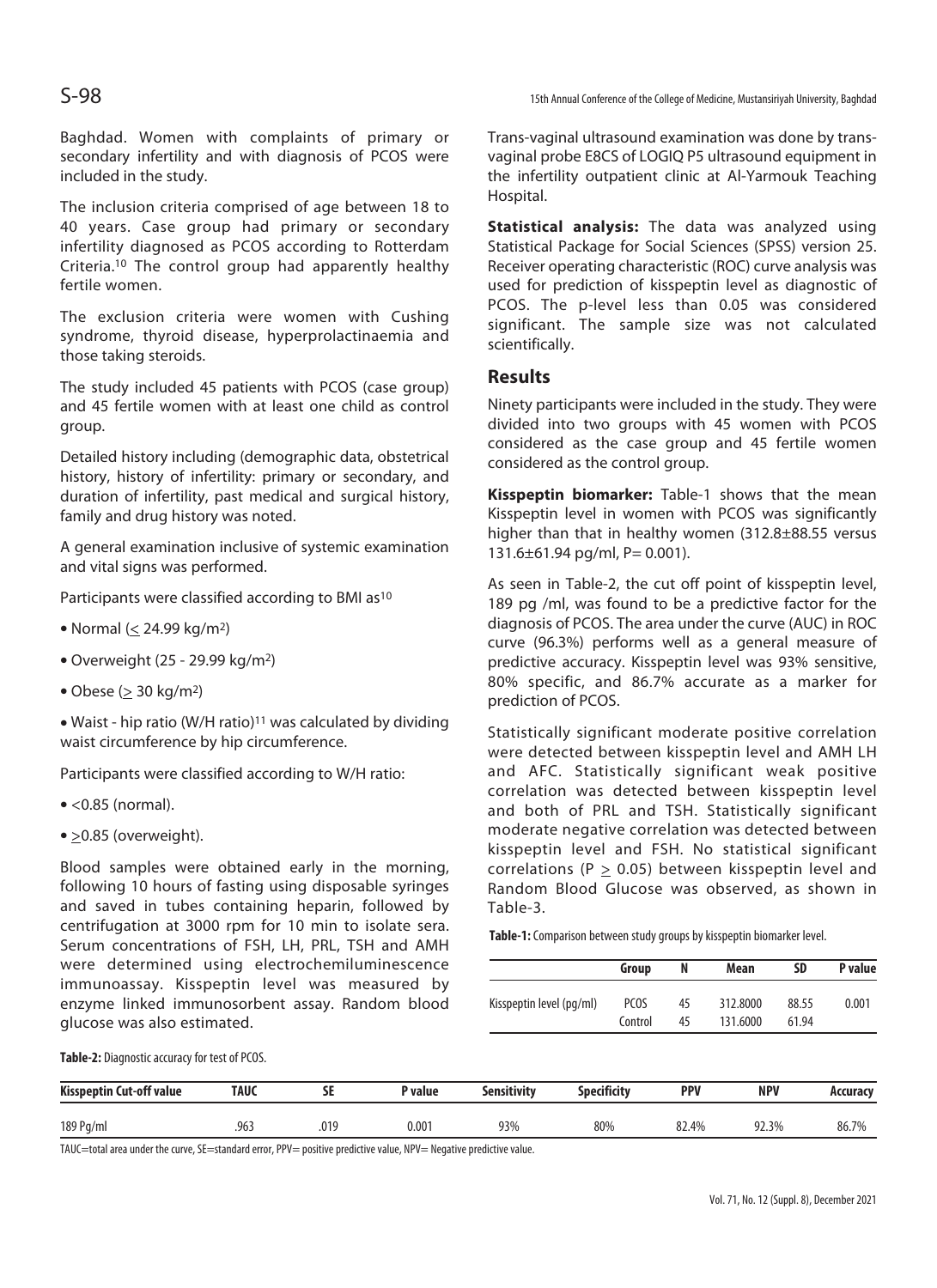| <b>Variables</b> | Kisspeptin level (pg/ml) |         |  |  |  |
|------------------|--------------------------|---------|--|--|--|
|                  | R                        | P value |  |  |  |
| LH               | $.490**$                 | 0.001   |  |  |  |
| <b>FSH</b>       | $-.394***$               | 0.001   |  |  |  |
| <b>TSH</b>       | $.245*$                  | 0.02    |  |  |  |
| Prolactin        | $.256*$                  | .015    |  |  |  |
| <b>RBG</b>       | .068                     | .522    |  |  |  |
| AFC              | $.687**$                 | 0.001   |  |  |  |
| AMH              | $.443**$                 | 0.001   |  |  |  |

Abbreviations: LH=Luteinizing hormone, FSH=Follicular stimulating hormone, TSH= Thyroid stimulating hormone, RBG=random blood glucose, AFC=Antral follicle count, AMH=Anti-Müllerian Hormone.

# **Discussion**

The present study found that kisspeptin level in women with PCOS was significantly higher than that in healthy women ( $P = 0.001$ ), which is in agreement with that of other studies as of Chen et al<sup>12</sup> Jeon et al<sup>13</sup> and Yilmaz et al<sup>14</sup> Gorkem et al<sup>15</sup> and Kaya et al<sup>16</sup> who in their studies found that kisspeptin increased in PCOS group compared to control group. A positive correlation of kisspeptin with LH and leptin levels in PCOS was mentioned by Emekci et al in 2016, the study found, no statistically significant difference in neither serum kisspeptin nor leptin in control group and PCOS group,17 which is not in agreement with the current study.

According to what had been observed in this study, there was a significant moderate positive correlation between kisspeptin level and LH and also a significant moderate positive correlation between kisspeptin level and both of AMH and AFC. Katulski et al. found in their observational study (2018) on 71 patients with PCOS, a significant positive correlation between kisspeptin and LH concentrations that supported the suggestion that reproductive disturbance in PCOS could be caused by abnormal kisspeptin signals on hypothalamic GnRH secretion 18

Varikasuvu et al. (2019) in their meta-analysis of 12 studies on women with PCOS, found increased circulatory KISS-1 levels which was positively associated with AMH,19 which is consistent with the current study.

Also Kaya et al. (2019) observed positive significant correlation of kisspeptin with both LH and AFC, but showed no statistical significant association between kisspeptin and AMH ( $P=0.81$ ).<sup>16</sup>

The present study showed negative correlation between kisspeptin level and FSH which is in agreement with a study done by Gorkem et al. (2018).15

The results of the present study were comparable with those of Kaya et al. (2019) regarding statistical significant correlations between kisspeptin level and prolactin ( $P \ge 0.05$  and p=0.35).<sup>16</sup>

In the current study there was statistical significant correlation between kisspeptin and TSH. In a study done by Tomori et al. (2017) which assessed the role of kisspeptin in the disturbed secretion of gonadotropin in hypothyroid patienrs, kisspeptin expression in the ARC was inhibited due to a low thyroid hormone level, revealing that the dysregulation of reproductive function in hypothyroidism is due to the suppression of kisspeptin neurons in the ARC.20

## **Conclusion**

Women with PCOs have significantly high levels of kisspeptin. The cut point of kisspeptin level was 189 pg/ml, so kisspeptin level > 189pg/ml is predictive for diagnosis of PCOS.

### **Limitation**

The sample size was estimated according to local clinical case attendance to the hospital during the time of the study. It is acknowledged that a correct scientific method for sample size calculation was not used.

**Acknowledgment:** Special thanks are extended to Dr. Muna AL Naqeeb who helped in the laboratory data of this research. Gratitude is extended to Dr. Amal Hadi Saleh and Dr. Lamiaa Abd Al Husein for performing ultrasound scans for the all participants of this study. Finally tremendous thanks to Dr. Ahmeed Marzouk who helped in the statistical analysis of this paper.

#### **Disclaimer:** None

**Conflict of Interest:** None.

**Source of Support:** None.

#### **References**

- 1. Balen A. Polycystic Ovary Syndrome and Secondary Amenorrhoea. In: Edmonds DK, Lees C, Bourne T, eds. Dewhurst's Textbook of Obstetrics & Gynaecology, 9th ed. Hoboken, New Jersey: John Wiley & Sons Ltd, 2018; pp 632-52. DOI: 10.1002/9781119211457
- 2. Duleba AJ, Dokras A. Is PCOS an inflammatory process? Fertil Steril 2012; 97:7-12. doi: 10.1016/j.fertnstert.2011.11.023.
- 3. Helmi ZR, Sabri RA, Hameed BH. Assessment of oral health status, leptin, and inflammatory markers in serum and saliva of patients with polycystic ovarian syndrome in reference to metabolic syndrome. Mustansiriya Med J 2016; 15:11-9.
- 4. Legro RS, Castracane VD, Kauffman RP. Detecting insulin resistance in polycystic ovary syndrome: purposes and pitfalls. Obstet Gynecol Surv 2004; 59:141-54. doi: 10.1097/01.OGX.0000109523.25076.E2.